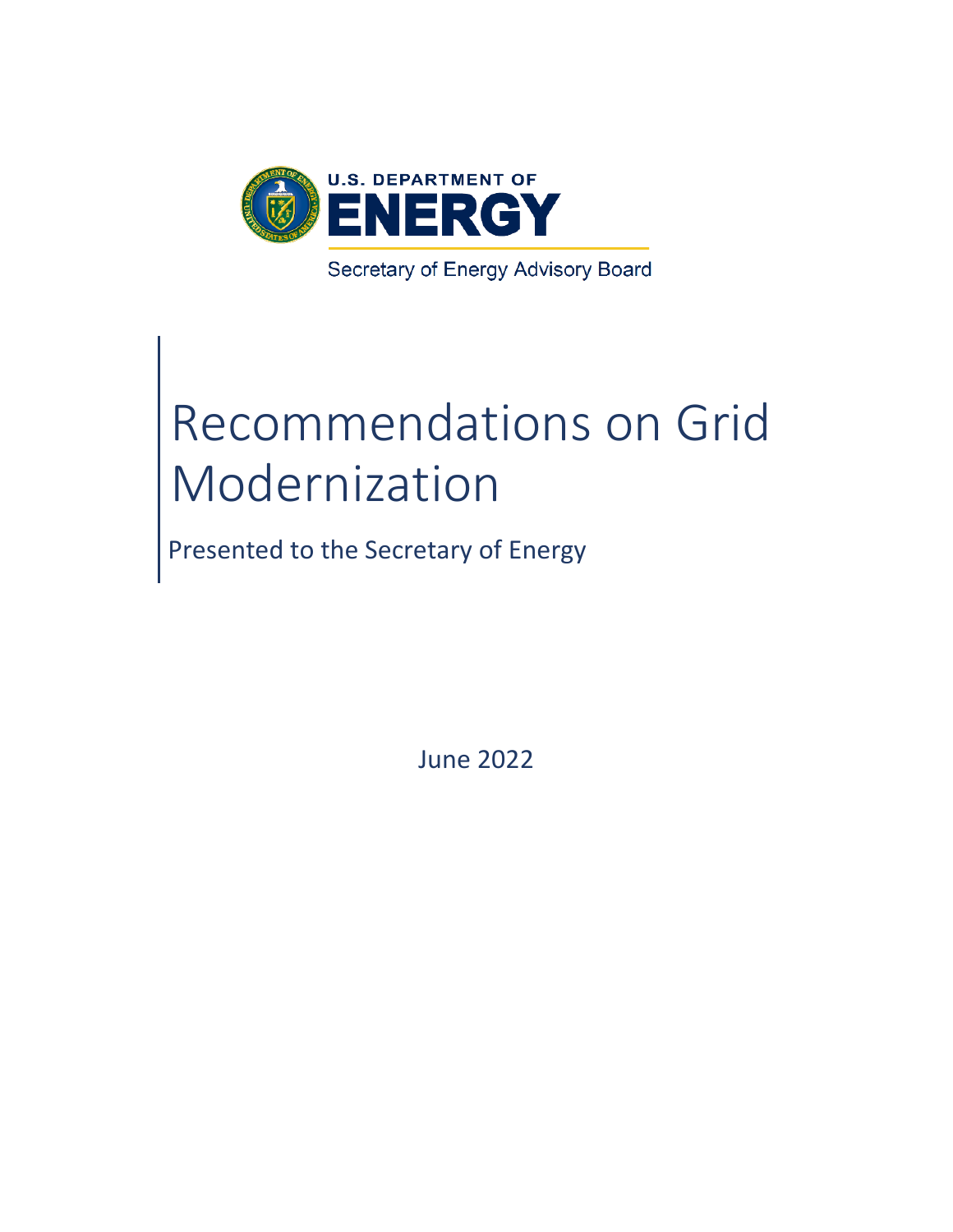

# I. Introduction

During the inaugural meeting of her Secretary of Energy Advisory Board (SEAB) in October 2021, Secretary of Energy Jennifer M. Granholm identified several priority areas for her tenure as Secretary. One of these areas was modernizing the Nation's electricity grid so that all Americans can have clean and affordable power. Based on her priorities, the SEAB formed the Grid Modernization working group which is focused on making recommendations relative to how the Department can execute its authority to ensure that the Secretary's priorities are met.

Congress provided the Department with additional authority and funds to further grid modernization through legislation known as the Infrastructure Investment and Jobs Act (IIJA) or Bipartisan Infrastructure Law (BIL) in November 2021. The BIL gives the Department historic amounts of money to fund projects such as electric transmission, smart grid, electric vehicle infrastructure, and resilience projects throughout the Nation. With this authority came the exigency to create and manage programs throughout the Department in order to achieve impactful results.

This report focuses recommendations on three provisions of the IIJA: "Transmission Facilitation Program" (Section 40106), "Deployment of Technologies to Enhance Grid Flexibility" (Section 40107), and a potential matching grant program for utility participants under "Preventing Outages and Enhancing the Resilience of the Electric Grid" (Section 40101).

# II. Methodology

Members of the Grid Modernization working group of SEAB conducted over 20 phone and in-person meetings with various stakeholder groups such as state energy offices, state utility commissions, developers, investors, grid operators, trade associations, Federal Energy Regulatory Commission (FERC), and grid planners as well as DOE staff in the development of these recommendations.

# III. Transmission Facilitation Program

The Transmission Facilitation Program (TFP) enables DOE to provide financing and enter into capacity contracts with new or upgraded transmission facilities. DOE may serve as a lender or anchor customer for upgraded and new lines with a capacity of over 1,000 megawatts (MW). The Department can also enter public-private partnerships to develop new transmission lines in National Interest Electric Transmission Corridors (NIETC), pursuant to the Energy Policy Act (EPAct) of 2005.

The IIJA describes eligible uses of the TFP as "(A) to construct a new or replace an existing eligible electric power transmission line; (B) to increase the transmission capacity of an existing eligible electric power transmission line; or (C) to connect an isolated microgrid to an existing transmission, transportation, or telecommunications infrastructure corridor located in Alaska, Hawaii, or a territory of the United States."

# Recommendations on TFP Implementation:

The following recommendations are grouped into five categories: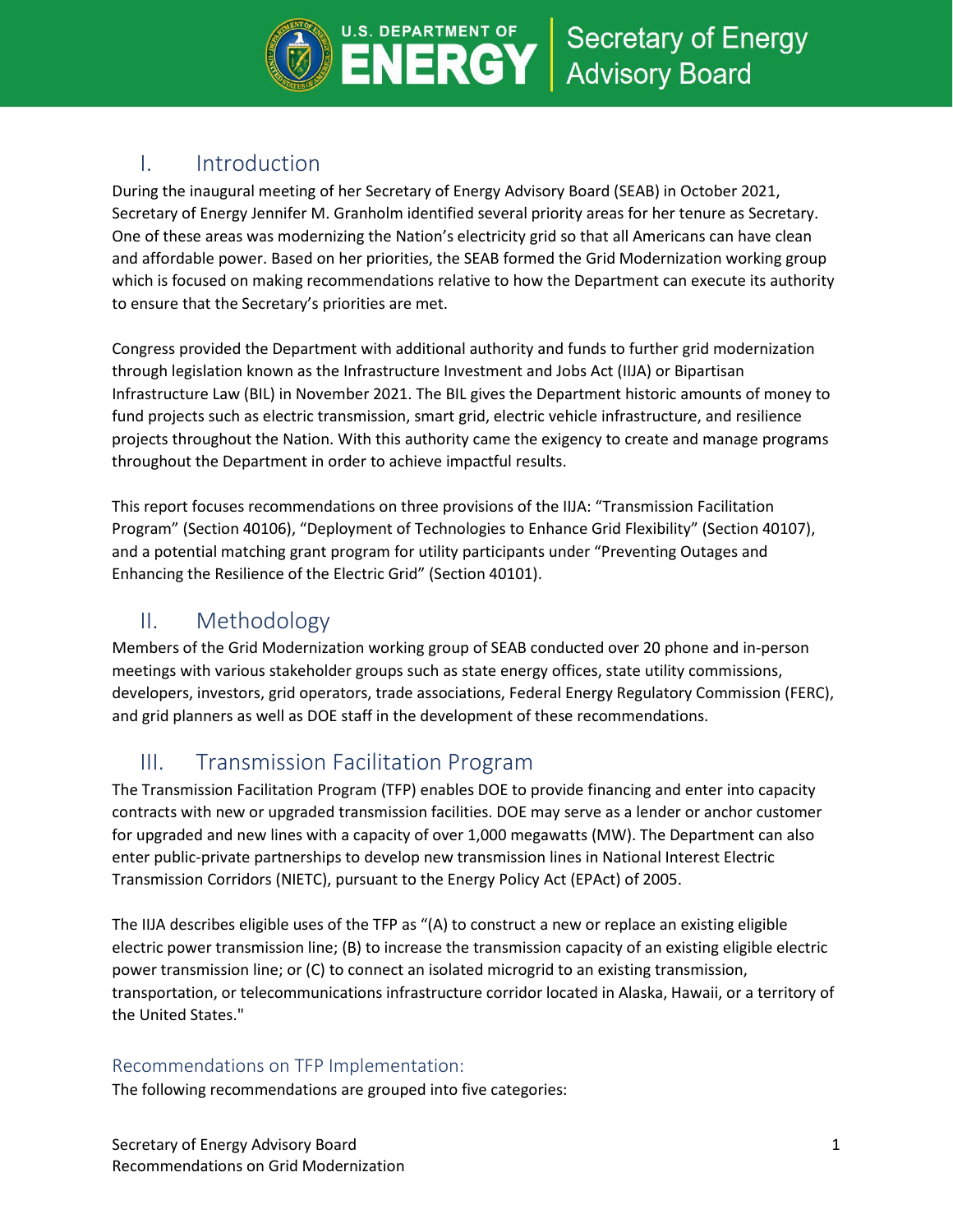

- Guiding criteria.
- Project Screening criteria, which identify 3 tiers of project.
- The application process for potential TFP projects.
- Suggested mechanics for capacity purposes under the TFP.
- Mechanism for loans under the TFP.

#### Guiding Criteria:

- Seek early successes by assisting "shovel ready" projects.
- Prioritize interstate projects that will facilitate more renewables that otherwise might not be completed.
- Prioritize projects that facilitate regional power flows.
- Design a program to facilitate rapid fund recycling.
- Upsizing of transmission projects in anticipation of future needs to integrate renewables.

## Project Screening Criteria

DOE should provide a window of opportunity for utilities and developers to apply for project support. As projects are received, they will be classified as Tier One, Tier Two, or Tier Three. DOE should give priority to Tier One projects, whose development status means they might get into construction in the next 24 months.

DOE should use the following criteria as a guideline to gauge the state of project development as opposed to immutable numerical objectives.

## Tier One: Advanced Development or Shovel Ready

- Interconnection agreements have been signed.
- 90%+ of right of way is in place, with a clear path for acquiring the remaining ROW easements.
- Major permits such as Federal Special Use Permits or Rights of Way on Federal land or state Certificate of Public Necessity and Convenience Need are in place.
- 25% of the project capacity sold to other purchasers.
- A third party study that describes why a line is likely to fill up once built.
- The project is backed by developer or utility with significant financial resources (i.e., developer equity greater than 2X project equity requirements).

#### Tier Two: Mid Stage Development

- Interconnection processes are underway with receipt of System Impact Study.
- Right of Way (ROW) acquisitions are underway, with some right of way already secured (i.e., 20% of ROW secured, or 60% applied for).
- Major permit applications such as Federal Special Use Permits or Rights of Way on Federal land or state Certificate of Public Necessity and Convenience have been submitted and are under review.
- Expressions of interest from future capacity customers have been received.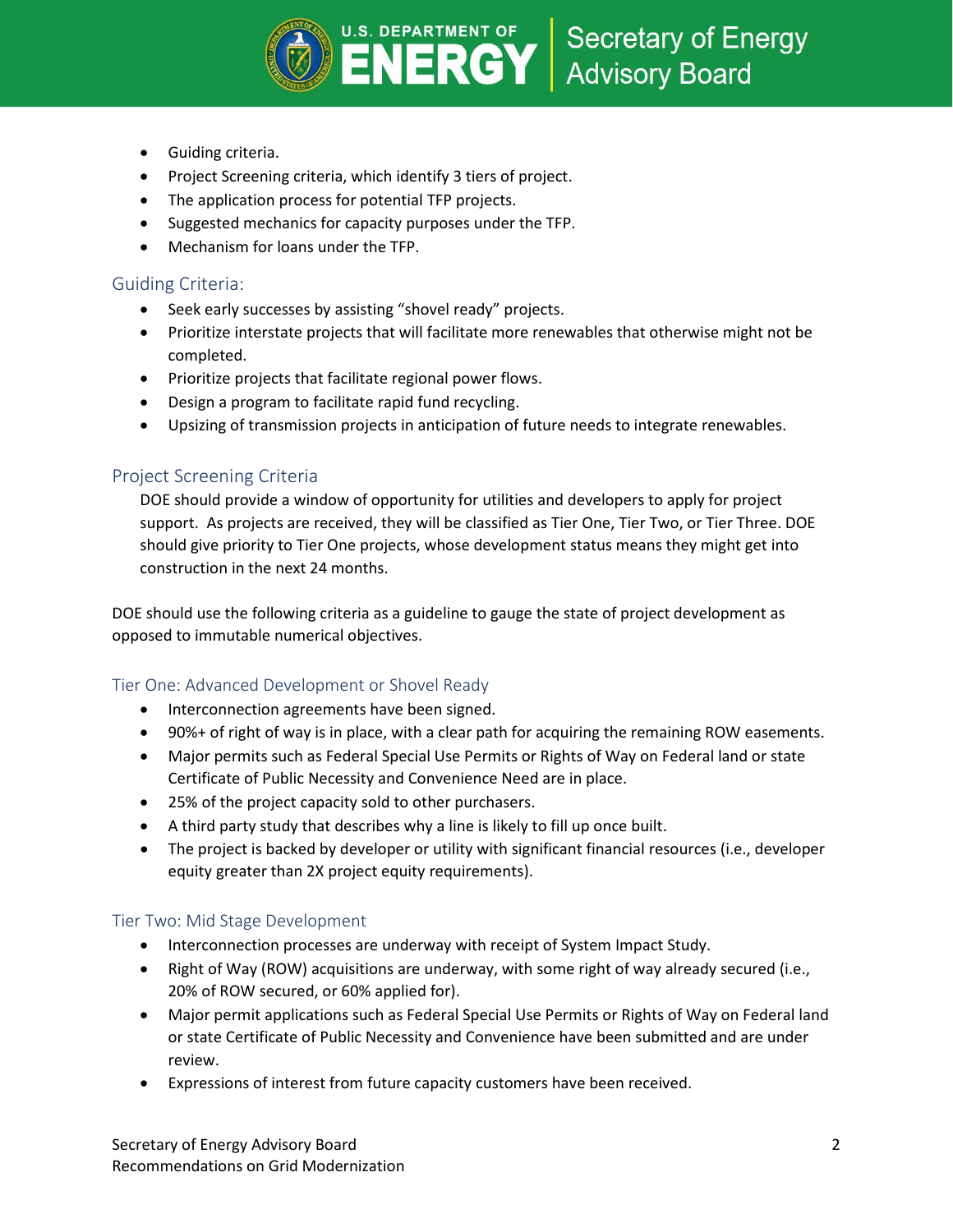

- Compelling explanation of need for the line, either from a project proponent or a third-party study. Because Regional Transmission Organization (RTO) processes often do not consider interregional projects, a failure to include a project in an RTO process should not be a project disqualifier.
- Financial backing is in place to carry the project through the development process.

#### Tier Three: Early-Stage Projects

- Interconnection requests have been submitted.
- ROW process has been clearly outlined and regulatory processes have been initiated.
- Studies to support major permits are underway.
- Project rationale has been clearly articulated.
- Financial backing for early development is in place (i.e., \$5,000 per MW of line capacity, or \$5 million for a 1,000 MW line).

#### Application Process

DOE should accept TFP applications on a rolling basis. Projects would be qualified quarterly, or in the case of projects whose development advances through the tiers, DOE would upgrade their status as the developer provides more evidence of advancement.

To the extent that there are more Tier 1 projects than funding available, projects should be evaluated against one another on a DOE dollars per subscribed MW enabled basis. The project which enables the most renewable MWs per DOE dollar should advance ahead of its peers. This rationale should incentivize developers to subscribe as many MW's as possible before applying to DOE.

At a project proponents' request, DOE would publicly announce its selection of projects at the Tier One, Two and Three levels to signal to other branches of government that such projects merit support.

## Suggested Mechanics for Capacity Purchases

The actual mechanics of DOE capacity purchases are important to minimize risk to DOE and to ensure that DOE funds are returned to DOE or commitments are released. This will ensure that new projects can participate in the program and more transmission lines can get built. The following is a suggested sequence:

- Project proponent must have sold at least 25% of capacity for DOE to purchase any capacity.
- DOE would purchase up to 50% of available capacity but never more than 66% of available capacity in order to ensure that project proponent also maintains some investment risk. For example, if a line were 33% subscribed, the government could purchase 44%, leaving the developer with an open position of 23%. If a line were 25% subscribed, DOE could purchase 50%. If line were 50% subscribed, DOE could buy 33%, leaving the developer with 17%.
- As a developer sells off its capacity, DOE would have the right to "tag along" on a 2:1 ratio. For example, if a developer sells 100 MW, DOE could tag along with 200 MW.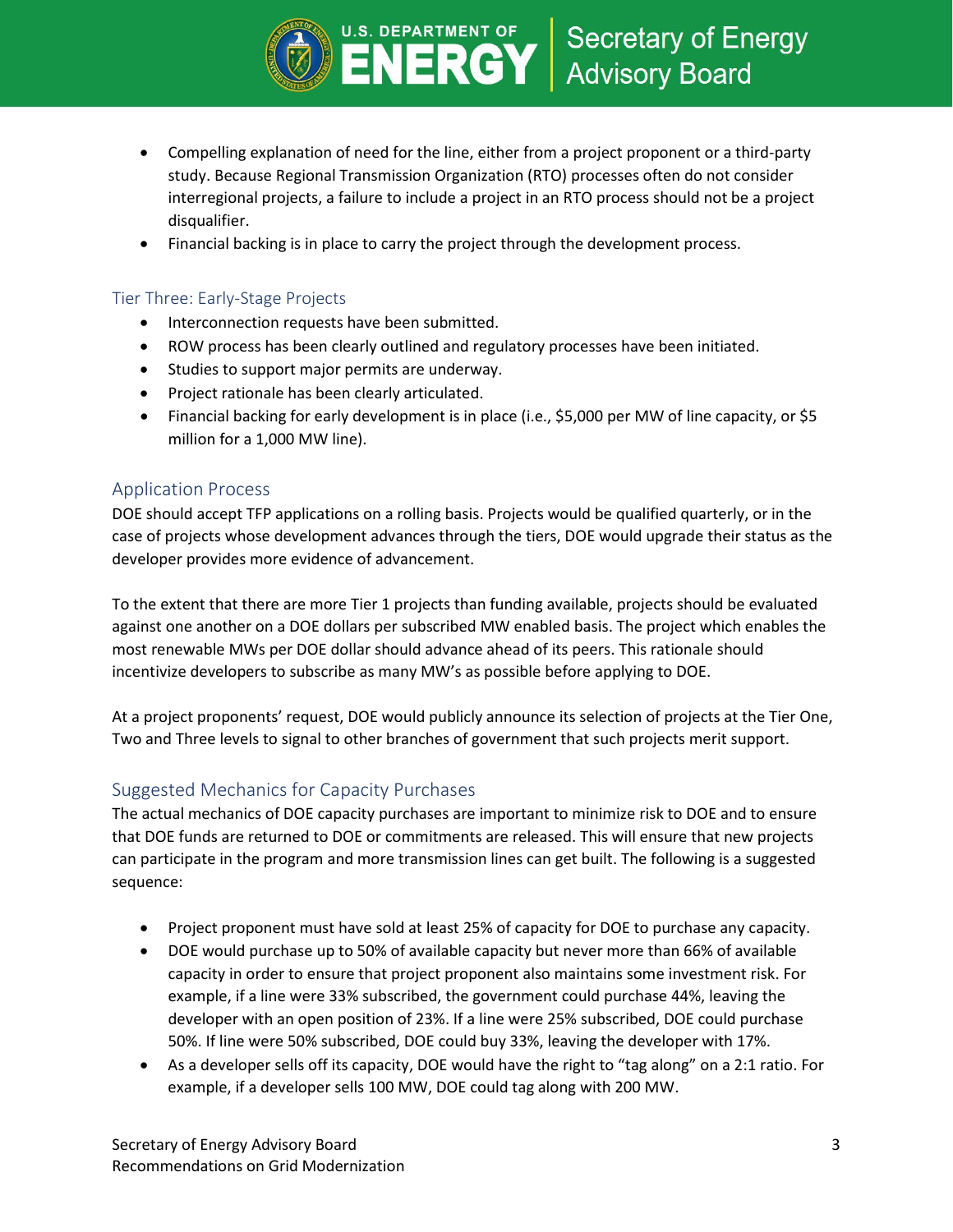

This mechanism is designed to ensure that DOE's purchasing capacity is freed up as quickly as possible to make capacity available for other meritorious projects. By the time the project proponent has sold its capacity, DOE will be out as well.

#### **Other Considerations**

DOE will need to articulate timing mechanics for the period between when they consider an application complete, and DOE makes capacity commitment – managing the tension between ensuring DOE arrives at closing table with ability to commit to capacity without finding itself in a position where projects "squat" on DOE commitments.

At the signing of a participation agreement, a developer must sign a security agreement of \$25,000 per MW for each MW of capacity government would commit to purchase (i.e., \$25 million for a 1,000 MW commitment).

For projects whose costs are partially cost allocated, DOE capacity commitments would only apply for unsubscribed capacity on these major transmission lines not subject to cost allocation. This measure will facilitate upsizing or rightsizing of new transmission lines in further preparation for a low-carbon future.

The portion of the new line not subject to cost allocation must be at least 500 MW.

Projects which are fully cost-allocated should not qualify.

Projects with capacity contracts already in place may participate, but only to the extent they have unallocated capacity available.

#### Mechanism for Loans

Loans may be more advantageous to DOE as opposed to long term capacity commitments, due to government accounting rules. Commitments to purchase capacity may take up too much of DOE's \$2.5 billion in available resources.

This program would function similar to the capacity agreement outlined above.

Loans would be structured in a way that DOE as the lender, would bear the risk of whether the transmission lines fill up.

DOE would lend against half the value of the capacity of the line. Project proponents in all cases would be required to have sold some project capacity (for example 25%). Projects would borrow against their market capacity sales and against DOE capacity sales. As projects sold off more capacity, DOE's loan would be paid back, replaced by the commercial lender. Ultimately as the line filled up, DOE would end up with loan balance fully replaced by commercial lenders.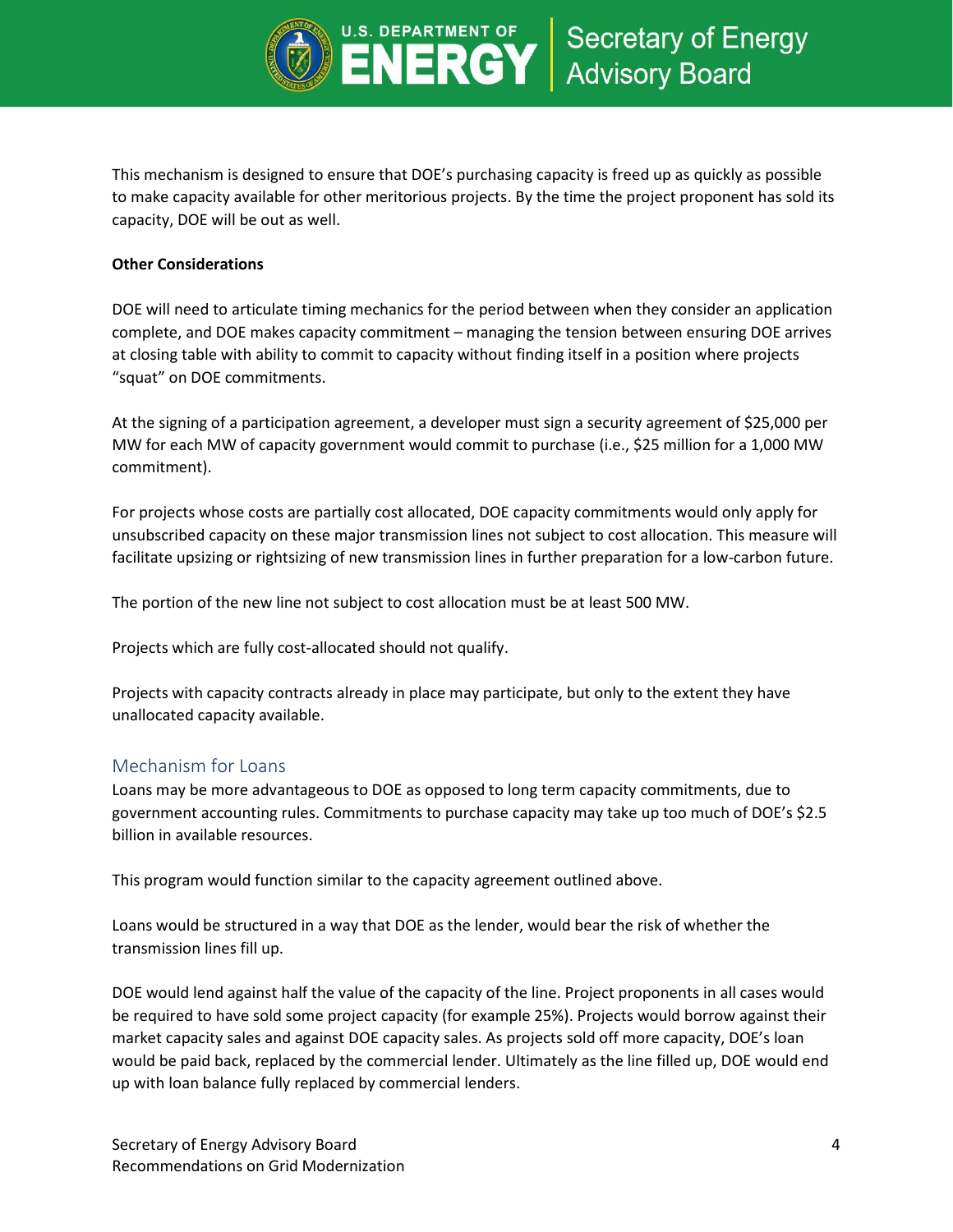

The involvement of a commercial lender who lent against, for example, the 25% capacity sales, would allow DOE to piggyback on the commercial lender's due diligence efforts.

# IV. Deployment of Technologies to Enhance Grid Flexibility

The IIJA defines eligible uses in this section as including "data analytics enabling software smart grid functions; building devices and software supporting demand flexibility and smart grid functions; operational fiber and wireless broadband communications networks enabling data flow between distribution system components; and advanced transmission technologies, including dynamic line rating, flow control devices, advanced conductors, and network topology optimization, to increase the operational transfer capacity transmission networks."

## Recommendations on Program Implementation:

DOE's program implementation of this provision should include the following considerations:

- Reopening the program for applications in a timely fashion given its previous iteration through the American Recovery & Reinvestment Act of 2009.
- DOE should provide an open window for utilities and developers to apply for project support. To encourage as much innovation as possible independent developers, manufacturers, and others should be able to propose projects to DOE if there is an identified and committed end user and the Qualifying Smart Grid Investment will be deployed within 18 months.
- DOE should hold a joint technical conference with FERC to examine how the two agencies together could most effectively collaborate to support GETs deployment on the grid.
- DOE should make grants to RTOs to study deployment of Grid Enhancing Technologies (GETs) in their systems. Under the statute, the Secretary may identify "[s]uch other functions" that are necessary or useful to the operation of a Smart Grid.
- DOE should make technical assistance and modeling resources available to public power utilities as they consider how implementing these innovative technologies would impact their systems.
- Make sure that when a utility deploys GETs, installation costs such as RTO software upgrades, personnel training, data links and other costs associated with the deployment of GETs qualifies as a match under the bill's match requirements.
- With the increased number of distributed resources, planning and operations is increasingly dependent on accurate forecasting of conditions which are dependent on additional variables that traditional load forecasting techniques are not designed to cover. DOE should seek out opportunities that improve net load and DER forecasting techniques to determine the impact of DERs at each T-D interface substation.

#### Guiding Criteria:

- Maximize use of existing transmission grid to facilitate high volumes of zero carbon energy.
- Enable projects and technology deployment which would not ordinarily happen on their own.
- Prioritize projects that facilitate regional and interregional power flows.
- Deployment of technologies to reduce bottlenecks in transmission interconnection queues.
- Supporting uses that provide the greatest benefit-cost ratio.

Secretary of Energy Advisory Board 5 and 5 and 5 and 5 and 5 and 5 and 5 and 5 and 5 and 5 and 5 and 5 and 5 and 5 and 5 and 5 and 5 and 5 and 5 and 5 and 5 and 5 and 5 and 5 and 5 and 5 and 5 and 5 and 5 and 5 and 5 and 5 Recommendations on Grid Modernization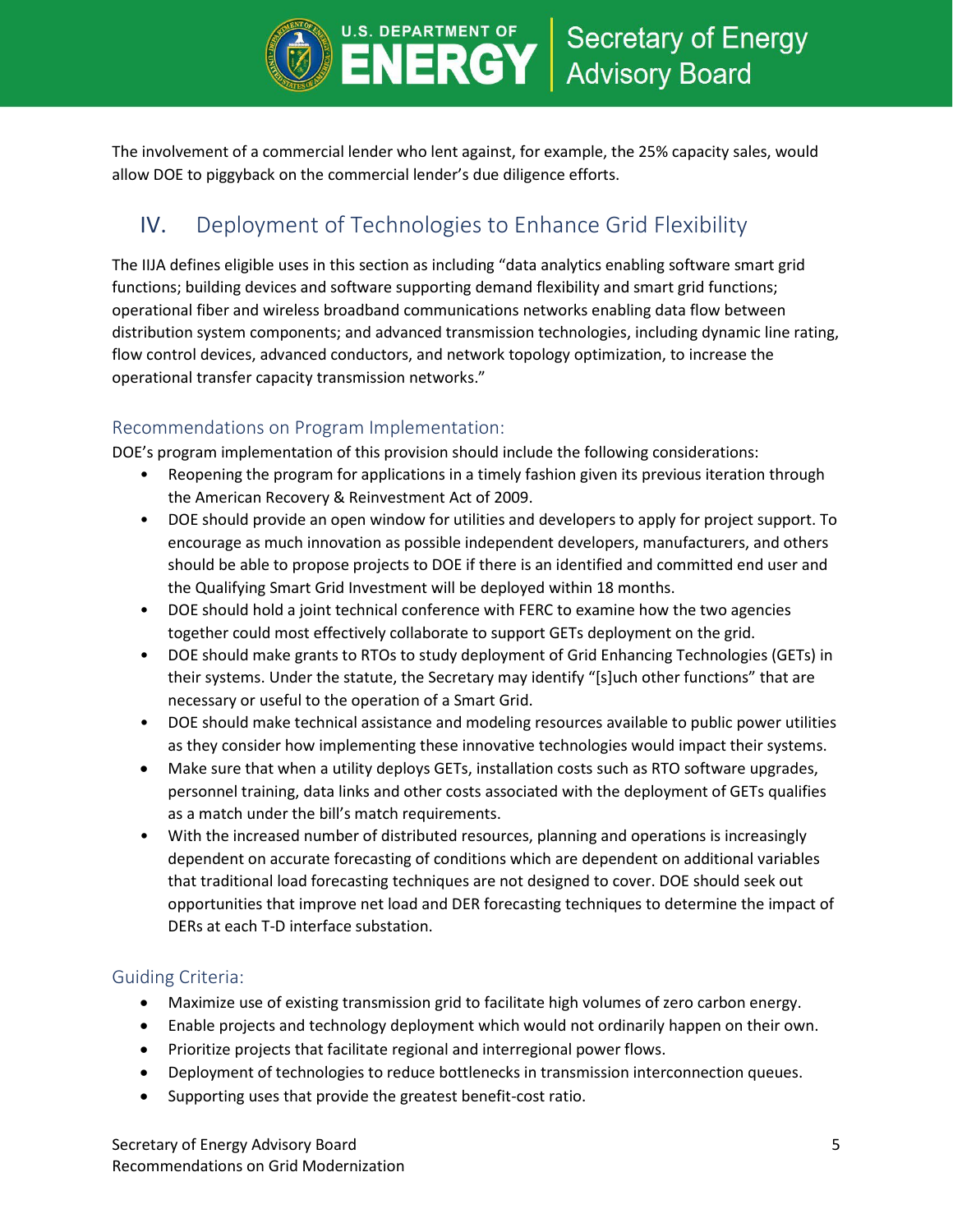

DOE should consider the following as they allocate the \$3 billion in Smart Grid Investment Grant (SGIG) funding:

- DOE should reserve most of the program funds to add intelligence, control, and capability to the bulk transmission grid. The remainder of the program funds should be allocated to electric distribution improvements that enable grid edge applications involving, among other things, demand response, distributed energy resources, the use of EVs.
- DOE should not fund retail level smart meters as this technology has already been broadly adopted.
- DOE should evaluate transmission grid projects based on impact as measured by congestion relief (cost savings) and renewables connected with a preference towards projects that can deliver quickly.
- DOE should consider a grant program to support a nationwide revamping of line ratings. Funds could be channeled through the RTOs or in the case of regulated markets, directly to transmission owners. Counterparties should receive full credit for staff time, software changes and upgrades, and other related costs.
- DOE should create a small grant program to provide technical assistance to the states and state energy offices and ratepayer advocates so that they have the tools and knowledge to advocate for GETs.

# V. Preventing Outages and Enhancing the Resilience of the Electric Grid

Under certain provisions of the BIL, DOE can provide matching grants of up to 50% for transmission projects which enhance grid resiliency. As a result of Winter Storm Uri (February 2021), there is substantial evidence supporting the criticality of transfer capability across the Eastern Interconnection to both the reliability and resiliency of the grid. This benefit of added resiliency is often not fully considered in transmission planning as it is difficult to quantify. Although this benefit was apparent during Winter Storm Uri, the transmission capacity that was available and heavily used was built for reasons unrelated to emergency usage during extreme weather events. DOE might consider creating a program in which all stakeholders (e.g., regional transmission organizations, other transmission providers, dialogue states, and member utilities) collaborate (with packages of transmission lines which those entities propose) to enhance regional resiliency. DOE should focus their consideration on interregional transmission lines. This may dovetail with a proposal at FERC to require a certain amount of transfer capacity across regions, so collaboration with FERC may also be helpful.

A prime example of a meritorious set of projects would be those identified by the newly completed Joint Targeted Interconnection Queue (JTIQ) study recently undertaken by Southwest Power Pool (SPP) and The Mid-Continent Interconnection System Operator (MISO). The JTIQ study process contemplates building transmission network upgrades along the MISO-SPP seams to enable new generator interconnections and provide benefit to load in both regions. The improvements proposed by the JTIQ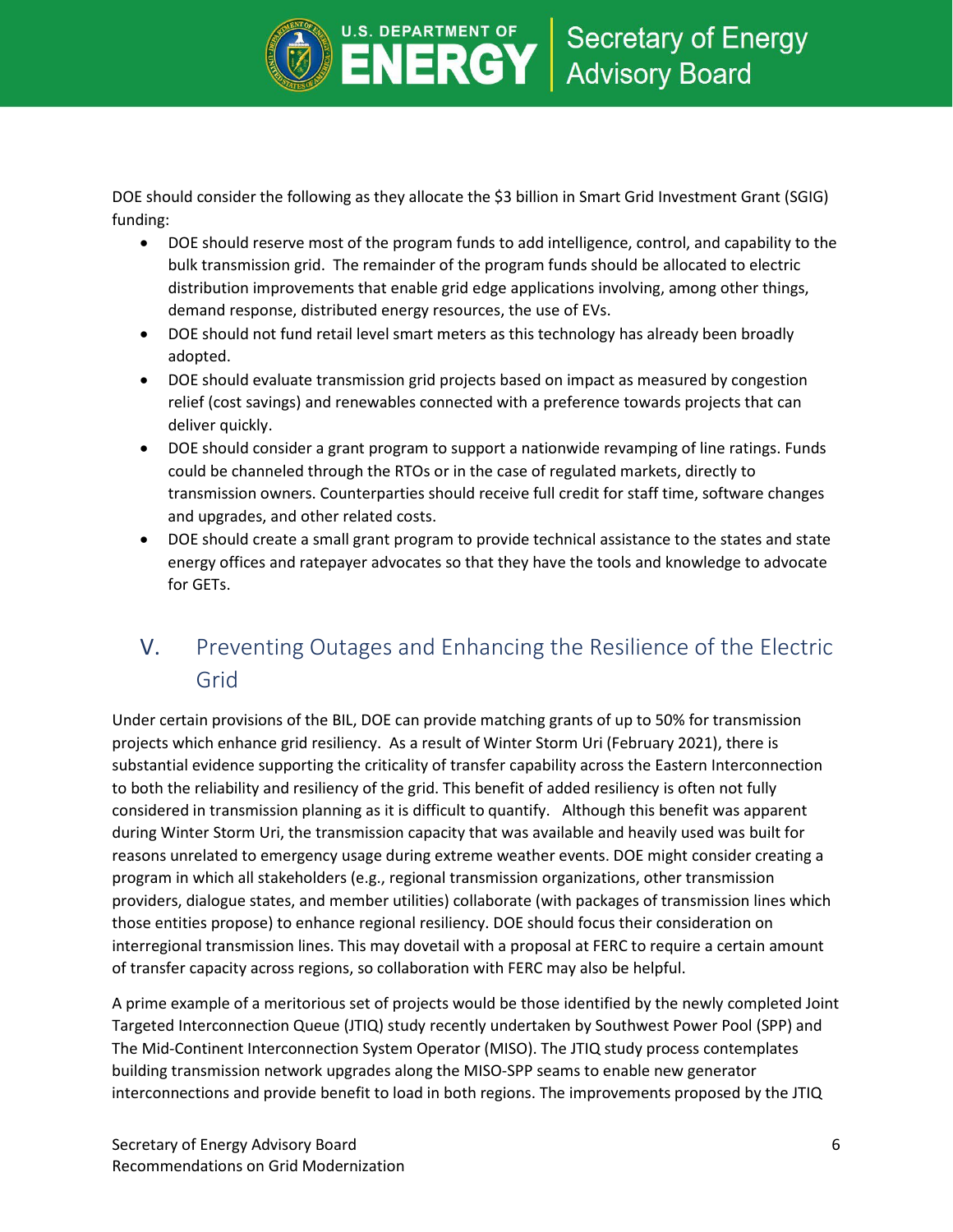

will optimize the transmission needed for interconnection of the evolving resource mix across the seams, since the transmission system is currently at capacity along the SPP-MISO seam and upgrades are too costly for small groups of interconnection customers. This has contributed to problems with both RTO queues. These improvements will enable reliable interconnection of significant amounts of new generation while providing \$724 million of Adjusted Production Cost savings to ratepayers in MISO and \$247 million of APC savings to ratepayers in SPP. These lines are also expected to inherently enhance the reliability and resiliency of both regions and improve the two RTOs' ability to respond to extreme weather.

SPP and MISO are now working to determine how to pay for \$1.7 billion of interregional alternating current (AC) transmission lines that have been identified as a result of this joint collaboration. These new lines would unlock 28-5320+ gigawatts (GW) of new renewables and produce benefits to load. However, without resolution of cost allocation issues between load and generators across a broad geography, these projects may not get built.

#### Recommendations

If the Federal government were to create a program whereby DOE paid a substantial portion of the cost of interregional upgrades, RTO's, load, states, and generators would have a substantial incentive to work together to get the projects built. For example, in the case of JTIQ, DOE might pay for half of the cost with the remainder allocated 25% to load and 25% to generators whose projects were enabled by the grid improvements. Another option might be to advance part or all the funding for the lines but to be reimbursed on a pro rata MW basis by generators as they interconnect. (CAISO successfully used this approach to develop transmission facilities that enabled the interconnection of renewables in Tehachapi.)

A program like this would gain a potent set of allies and outcomes, as follow:

- Renewable generator developers and load-serving utilities in SPP and MISO would have a greater incentive to figure out cost sharing across their footprints
- State commissions would keep an eye on utility expenditures and would make sure that ratepayers benefitted.
- Utilities and independent transmission companies (transcos), who are the parties best suited to site, build, own and operate additions to the AC network, would push hard to build the lines because they want to grow their businesses. Utilities would not get to add the full \$1.7 billion into rate bases, but \$425 million of new investment opportunities would certainly attract their interest (the 25% of projects that would be cost allocated).
- RTOs, who are in the business of maintaining reliability, would be helpful and independent protagonists.
- RTOs would resolve one of the major concerns expressed by stakeholders because the JTIQ projects would help unclog interconnection queues, which is one of the biggest challenges facing RTO's.
- The lines would create resiliency benefits and lower costs to ratepayers by bringing many GWs of low-cost renewables onto the grid.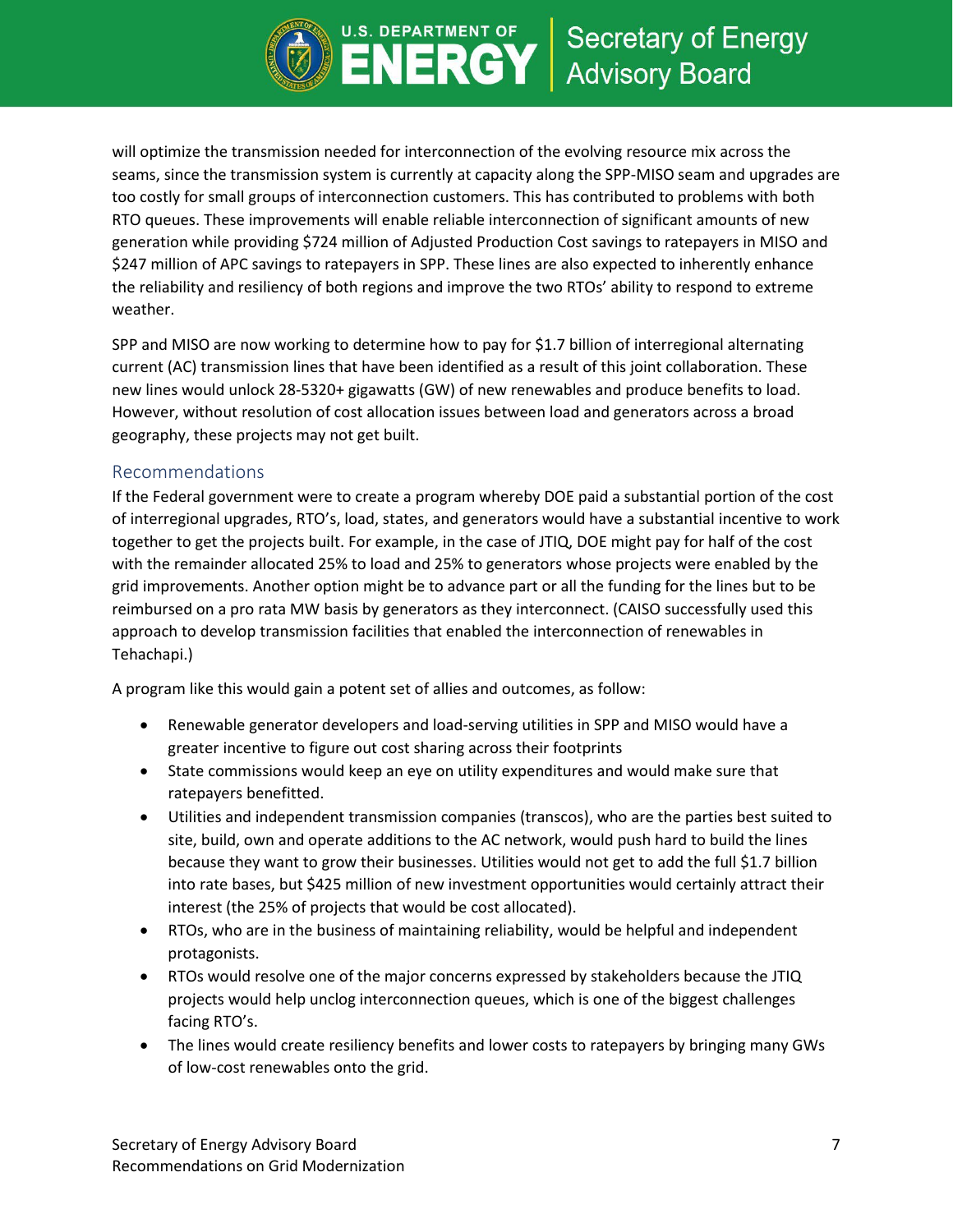

## Criteria for the Interregional Resiliency Matching Grant Program

In general, funds under the Interregional Resiliency Matching Grant program should be allocated using the following criteria:

- Groups of projects whose cost allocation is otherwise difficult to resolve. Note this concept could be applied to help with the advancement of transmission upgrades in backlogged generation interconnection queues that are more than several years in arrears.
- Projects that do not create windfalls for utilities or independent developers.
- Projects that enhance reliability and resilience, particularly those that would have helped avoid issues like those of recent extreme weather events (Heat Dome in Northwest, Winter Storm Uri, etc.)
- Projects that maximize renewables penetration and carbon reduction.
- Projects with multiple RTO or utility sponsors.
- Longer term, DOE may also wish to coordinate its efforts in identifying National Interest Electric Transmission Corridors (NIETC) with funding opportunities in this program. In other words, the criteria should consider whether a transmission project addresses NIETC needs. This would support the development of a particularly impactful transmission.

#### Grid to Grid Projects

HVDC connections between the grids would be immensely helpful for both reliability and new renewables integration. Unfortunately, unlike the JTIQ, they currently fall outside of the existing planning processes. Many studies have documented the benefits to enhanced ties between the Eastern and Western Interconnects as well as between ERCOT and the outside world. There are substantial benefits provided by these enhancements that could accrue to ratepayers. However, there are great challenges to facilitating these HVDC line enhancements. The lack of a workable interregional planning process, particularly across the Interconnects, means that there is no planning approval which can help facilitate the later siting of these projects. The other existing challenge is that the bigger one builds these lines (i.e., 3 GW vs. 1 GW, for example), the more the arbitrage is eroded between the two grids (and the arbitrage may be the main source of value that inter-grid tie owners can capture and generate a return on their capital), and the less revenue is available. In other words, by fixing the problem, one decreases the revenue stream needed to fund the project. This challenge with grid-to-grid ties means that it is difficult for the project owner to capture sufficient economics, especially when lines are "right sized" for the true needs of the grid.

The best way to resolve the issue would be similar in some respects to the idea proposed above; through an applicant driven process, project proponents would nominate projects for government support. If a project were selected based on its ability to enhance reliability and renewable integration, DOE would pay for half the cost. The other half of the cost would be allocated between the RTO's and/or transmission providers on either end of the line (e.g., WECC and MISO), but at a much-reduced cost to ratepayers. The RTOs would have every incentive because the lines would help their systems. The project proponent would recover costs through rates collected on either end of the line.